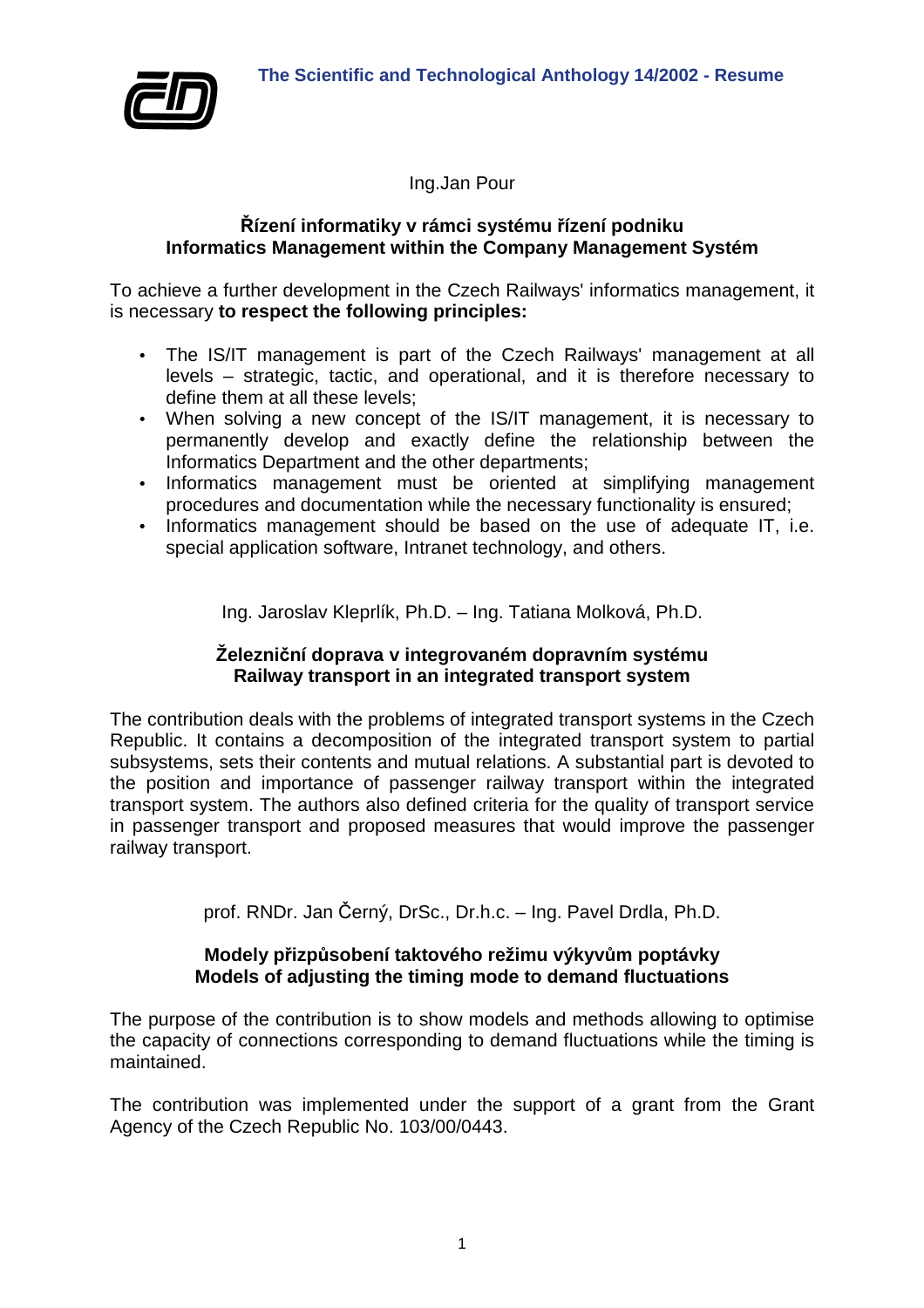

### Ing. Michal Hušek – Ing. Alois Kotrba

### **Rádiové dálkové ovládání posunovacích lokomotiv OPL-99.A Radio remote control of OPL–99.A shunting engines**

The contribution describes new equipment operated in rail vehicle depots. Remote control can be used to increase labour productivity and improve work safety in shunting. The equipment is operated as the first of this kind at the Czech Railways and there is interest in using it also for other vehicles.

Ing. Ctirad Novotný – Ing. Lukáš Hejzlar

### **Modernizované osobní vozy ČD s upravenými podvozky Görlitz V z hlediska jejich chodových a vodicích vlastností The Czech Railways' modernized passenger carriages with adjusted Görlitz V chassis in terms of their running and guiding properties**

The contribution contains:

- An overview of the domestic and foreign solutions of adjusting Görlitz V chassis in terms of the range of adjustments and their price level;
- Testing of the critical characteristics of travel, assessment of the statistical parameters of lateral springing, assessment of the driving safety and driving properties of the modernized carriages equipped with the Görlitz V chassis;
- Assessment of geometric parameters of the rails of test sections:
- Conditions for economical operation of the Czech Railways' modernized carriages with the adjusted Görlitz V chassis.

# Ing. Petr Kolář

# **Počítač náprav Frauscher AMC Frauscher AMC Axle Counter**

The Frauscher AMC axle counter in application with the RSR 122 (version 2.1) wheel sensors is designed for rail transport for the checking of switch and non-switch rail sections opening, for the checking of train passages, the setting of driving direction, or for speed measuring. The article contains a description of the device, explanation of the operation principle, examples of measuring by this device, and a description of experience with the test operation.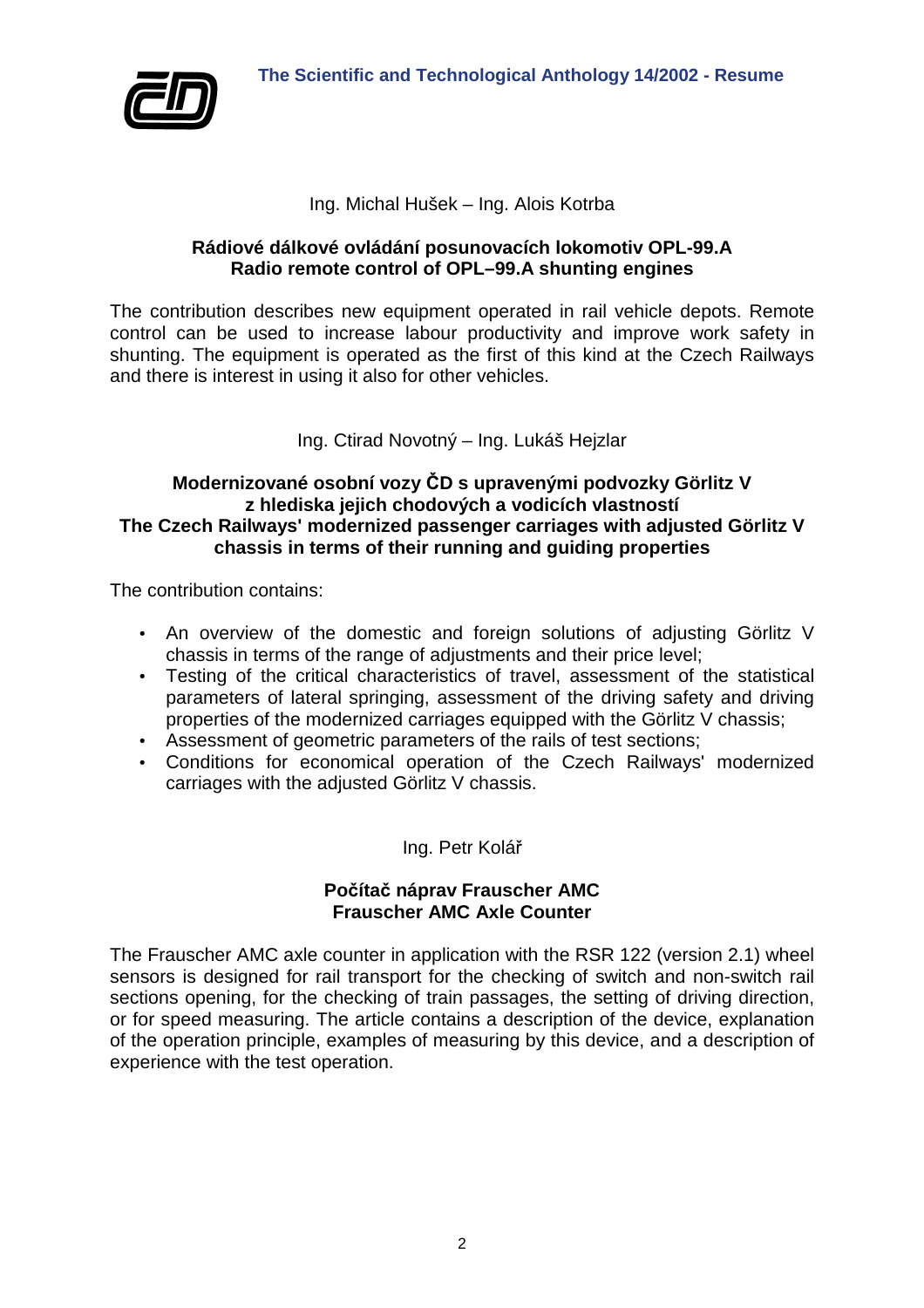

Ing. Václav Chudáček, CSc. – doc. Ing. Ivan Konečný, CSc. – Ing. Karel Stoll, CSc.

### **Problémy elektrické kompatibility kolejových obvodů Problems of the electrical compatibility of track circuits**

By early signing an agreement between manufacturers of driving vehicles and safety engineers, the Czech Railways managed to handle the start-up of the 2nd and 3rd generation vehicles and to introduce unit heaters to the Diesel traction in such a way that practically no operating problems with the compatibility of driving vehicles and track circuits occurred. This was undoubtedly done owing to the fact that workers from both sectors were engaged in these questions permanently and in mutual cooperation.

Ing. Josef Matuš – RNDr. Eleonora Čermáková, CSc.

#### **Studium nízkofrekvenčních elektromagnetických polí na elektrizovaných tratích ČD Study of low-frequency electromagnetic fields on the Czech Railways' electrified tracks**

A low-frequency magnetic field was detected in the engine driver's cabin of an engine of series 350 on the Břeclav – Brno electrified track under the trolley line with the voltage system of 25 kV, 50Hz. The same type of field was detected on the platform in the Břeclav station in different instants of time and positions. The article presents the results of the low-frequency electromagnetic field measuring using an EFA 300 instrument from Wandel & Goltermann. It states the basic mathematical relations for the calculation of induced current density in human body when exposed to a lowfrequency electromagnetic field. The experimental results of the amount of magnetic induction and the amount of intensity of the electric field of a low-frequency electromagnetic field are compared to the limit values specified by Act No. 480/2000 Coll.

# doc. Ing. Karel Hlava, CSc.

#### **Parametry odběru elektrické energie dvanáctipulzním trakčním usměrňovačem v závislosti na jeho zatížení Parameters of power take-off by a twelve-pulse traction rectifier in dependence on its load**

The study analyses the behaviour of a twelve-pulse traction rectifier introduced to the Czech Railways' traction supply stations in terms of the parameters of power take-off from the network (fundamental harmonic factor, deformation of time flow of the primary current by harmonics). The analysis is based on a computer simulation of stable electrical conditions, which enabled to respect the real time flow of phase